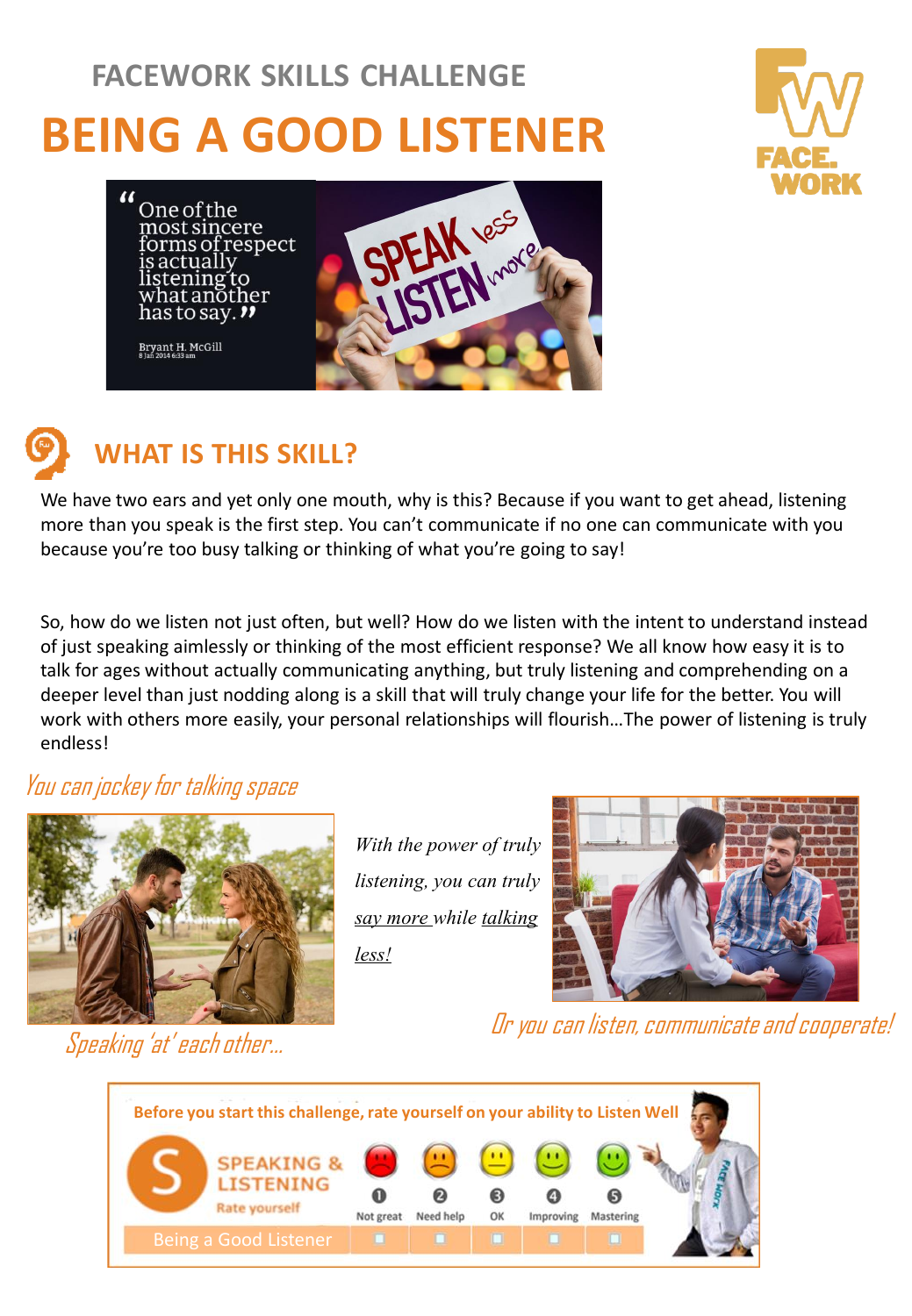# LISTENING WELL

Listening well involves more than just hearing. Indeed when there is a lot to take in, or in a stressful situation it is easy to miss things or even forget things you've just been told. Here we look at why listening well is important at work as well as how important it is to be heard!

**How do you feel when someone isn't really listening to you?**



#### **As we grow up, we develop our own patterns of listening.**

| .Who has influenced your listening skills?                                 |  |
|----------------------------------------------------------------------------|--|
| . Has having a mobile phone made you a better listener?                    |  |
| . Is it harder to listen to others is you feel that no-one listens to you? |  |
| How do you rate yourself as a listener? $\boxtimes$                        |  |
|                                                                            |  |
|                                                                            |  |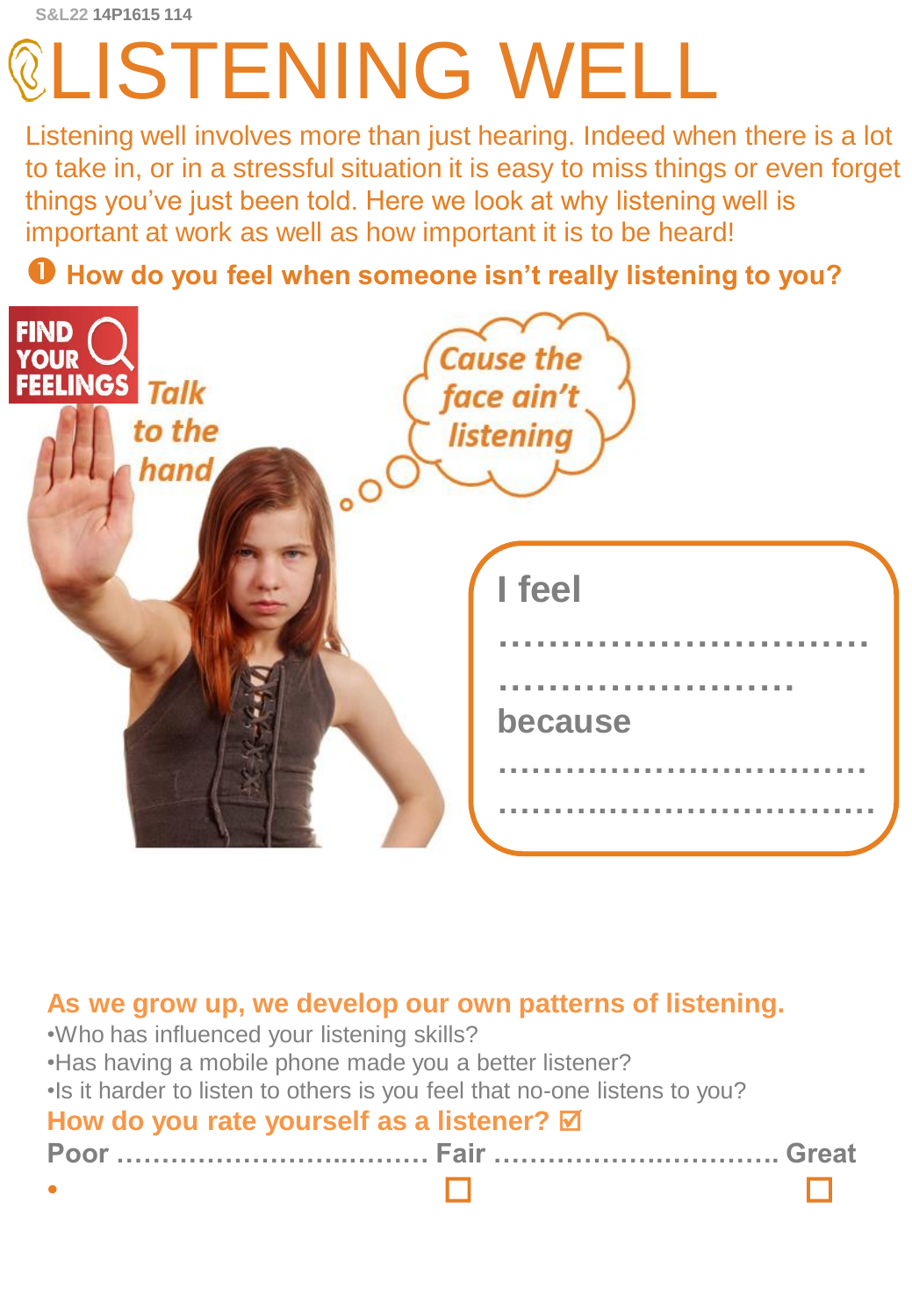#### **What are four signs of a really good listener?**



**A good listener is an active listener; someone who makes a conscious effort to hear and understand intently to make sure they get the complete message.**

Active listening is a skill. The more you develop the skill of listening the more you will understand. The more you understand the better you will get on with people. In fact, active listeners get on well in work because they are;

•Able to remember what people have said.

- •Able to read people's emotions behind the words.
- •Able to fully understand instructions.
- •Able to avoid misunderstandings.
- •Able to connect with people and build rapport and trust

•Able to be heard, because if you listen to others, it makes it more likely that they will listen to you!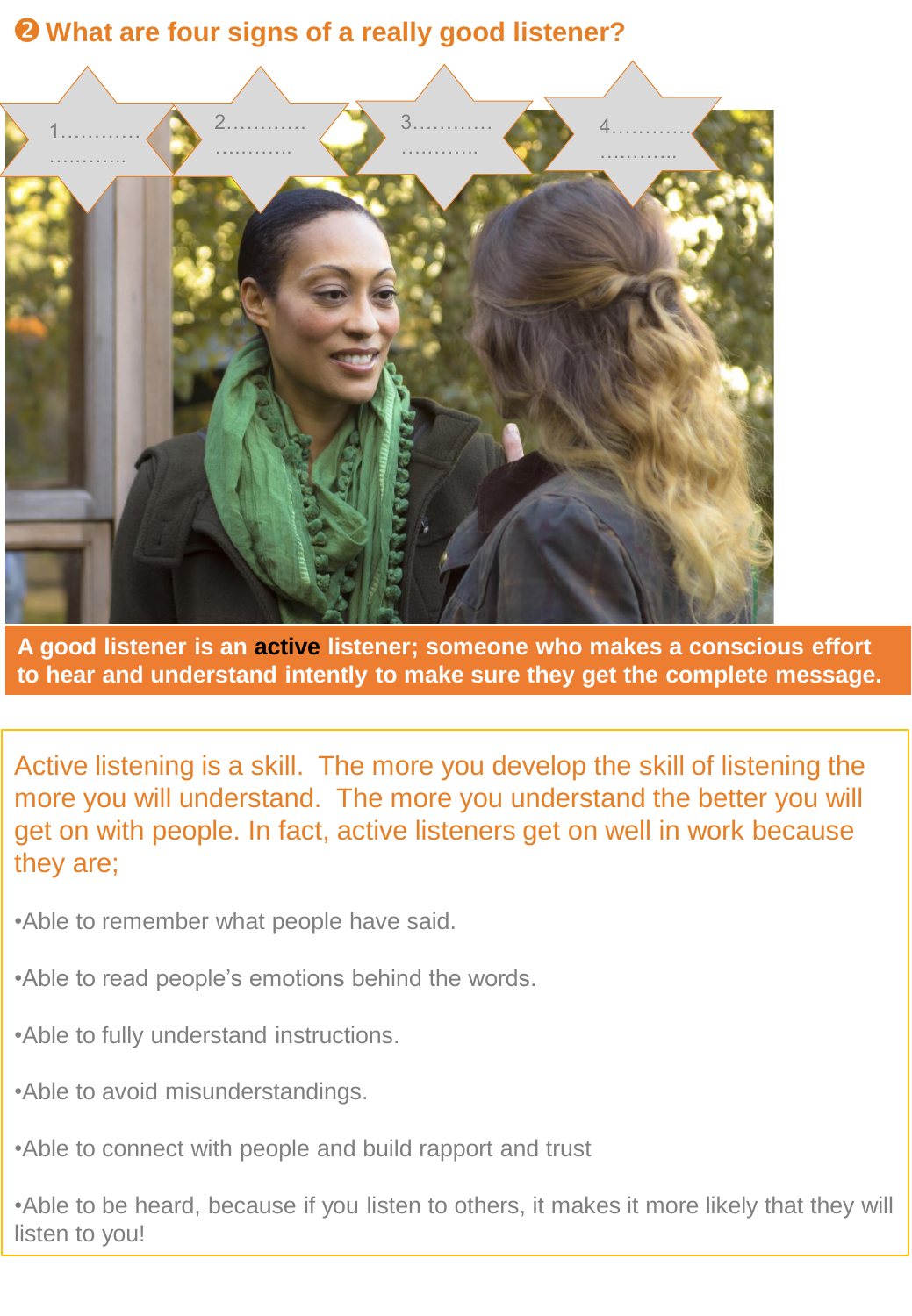**Although we are taught to read and write at school, we very rarely have lessons on how to listen well.** 



# **7 practical things which will help you be a better listener.**

#### •**Think before you start listening, 'Am I ready to listen?'**

Try to put your own agenda aside, tune in to listen to yourself before you listen to others.

#### •**Zone into the person who is speaking.**

Try to block out the background noise around you.

#### •**Make sure you look at the person who is speaking**

Make eye contact and show you are listening (with nods and smiles) and read their body language when they are talking.

#### •**Put your own thoughts on hold.**

Resist the urge to start thinking about what you are going to say in Response because as soon as you do this your mind will start wandering and you won't be listening properly.

#### •**Try to avoid interrupting the person**

After all, successful negotiators say they listen more than talk.

#### •**Provide feedback on what they've said for clarification**

E.g. "So, if I hear you correctly, you're saying…." Make notes if it helps you to capture key parts of the conversation.

#### •**Don't be afraid of the silence**

After someone has stopped talking you can still think about what they have said, which shows you were listening.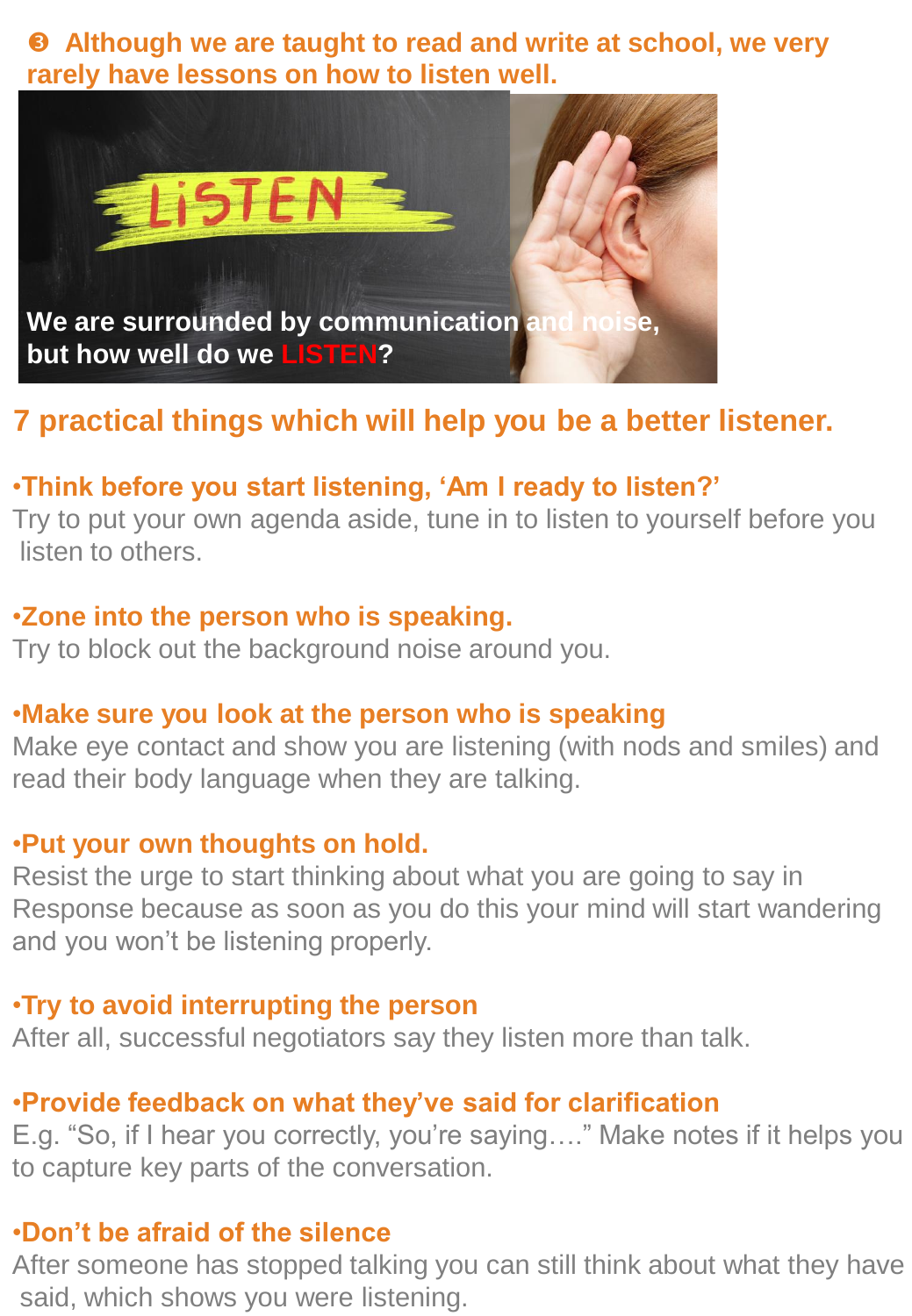#### **4 Role Play Challenge**



**Get into a group of 3 and take it in turns to practice active listening. The first person should think of an imaginary story. Share the story with at least 5 key important things you want to tell the listeners as you do so.** 

**The 5 things don't have to be big or dramatic!** 

#### **After the person has shared their story, talk about how it went.**

- •Did both listeners pick up on the 5 key things that were shared in the story?
- •Did both listeners make the speaker feel comfortable and relaxed?
- •What was the listeners' body language like?
- •What did you all learn about listening?

#### **How do you feel when people really are listening to you?**

**………………………………………………………………………………………** Active listening is a learned skill which takes practice to perfect. When we genuinely listen, we begin to hear what's behind the words of the person speaking: their underlying emotions, their needs, their wants. Listening properly makes us more *empathetic*.

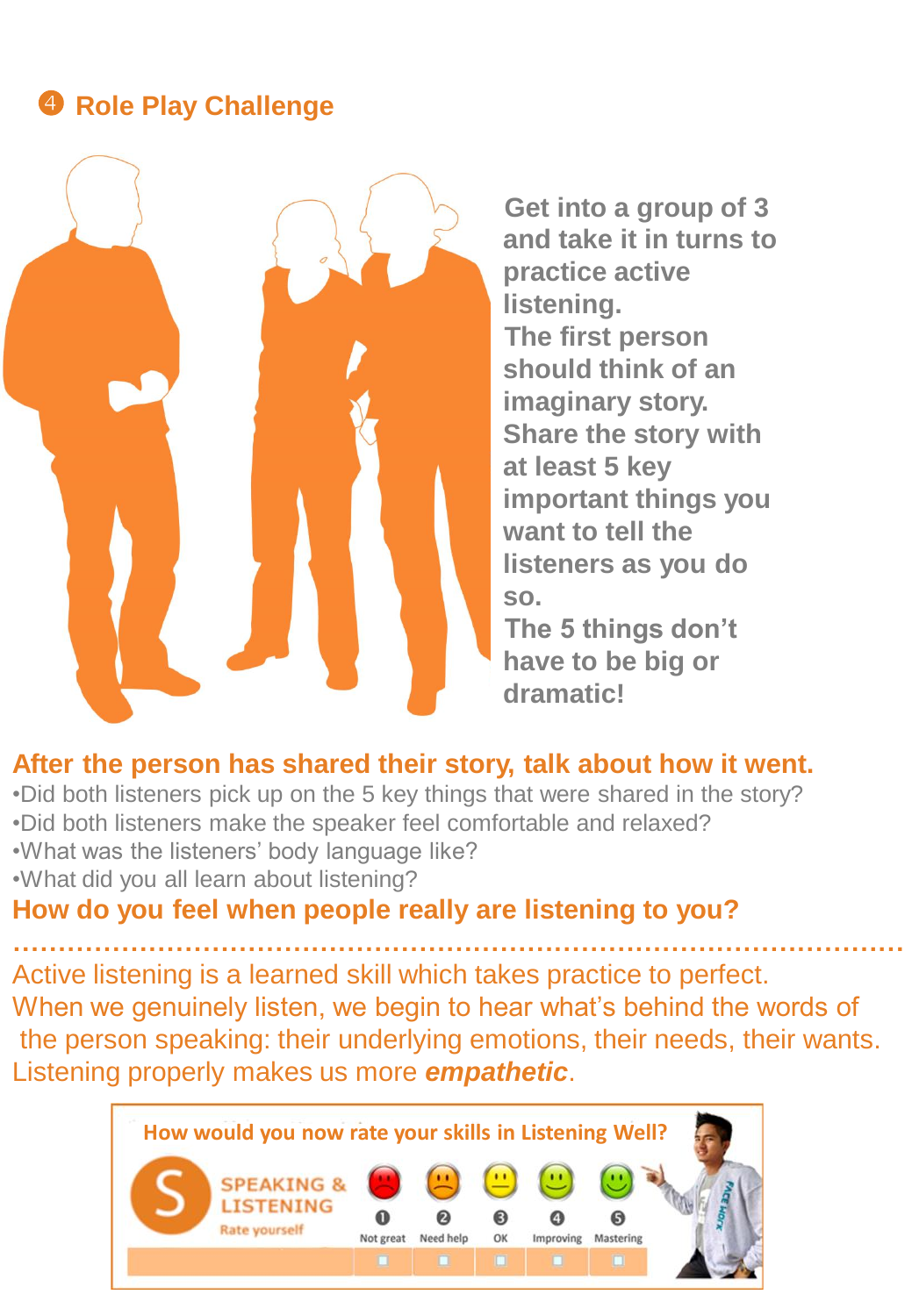# **CHALLENGE: DESIGN A POSTER TO PROMOTE LISTENING**

**IT COULD INCLUDE A MESSAGE ABOUT LISTENING BETTER WHEN YOU ARE ON YOUR MOBILE, ON SOCIAL MEDIA, WITH YOUR MATES AT WORK.**